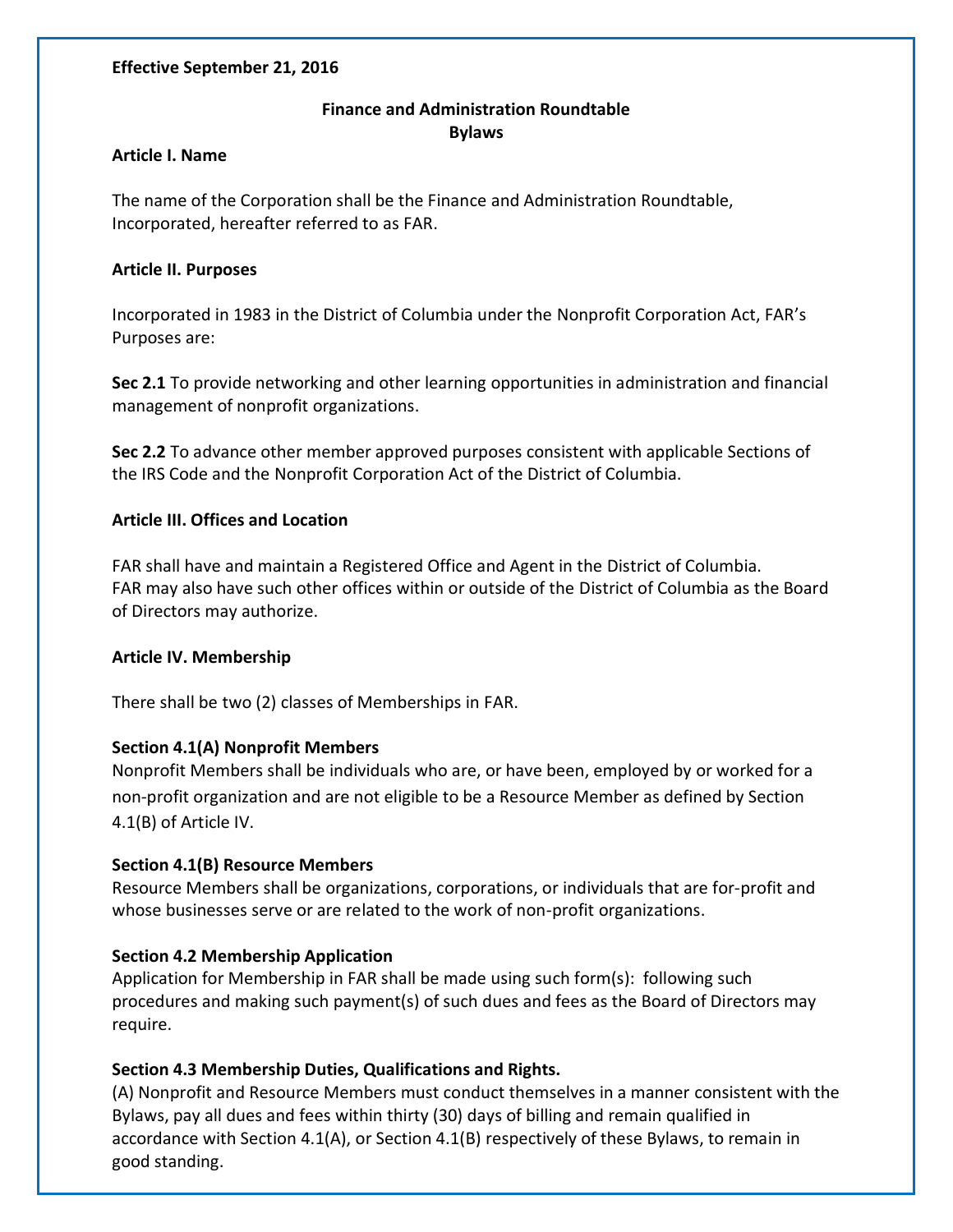(B) Nonprofit and Resource Members in good standing shall have the right to vote in all matters and/or elections referred to the Membership and shall have the right to hold office. (C) Resource Members must designate one individual to represent and vote in their behalf. Representatives of Resource Members shall have the right to hold office.

#### **Section 4.4 Membership Voting.**

Each Nonprofit Member may cast one (1) vote in all elections and/or other matters brought before the Membership. Each Resource Member may cast only one (1) vote in all elections and/or other matters brought before the Membership.

## **Section 4.5 Membership Resignation.**

Any member of the Association may cease to be a member by submitting notification of resignation to the FAR Offices.

## **Section 4.6 Membership Termination.**

Members who are three or more months in arrears for dues or other financial obligation due the Association may be terminated by the FAR office. Membership in FAR may be terminated for violation of these Bylaws and/or other causes prejudicial to the welfare of FAR. All members subject to termination shall be accorded a proper hearing and "due process" by the Board of Directors. Termination of membership shall require a two-thirds (2/3) vote of the entire Board of Directors.

# **Section 4.7 Membership Transference.**

Membership in FAR is not transferable except where expressly approved in writing and under circumstances approved by the Board of Directors.

## **Article V. Meetings**

**Section 5.1 Annual Meeting**. There shall be an Annual Meeting of Members known as the "Annual Meeting" for the purpose of announcing election results and for reporting on the finances and activities of the association to the membership. The Annual Meeting shall be held on such date and at such place and time as the Board of Directors may determine.

**Section 5.2 Notice.** All Members in all Classes shall be given no less than thirty (30) days-notice of the date, place and time of Annual Meetings.

**Section 5.3 Special Meetings.** Special meetings may be called at any time by the Board of Directors provided that all Members shall be given no less than thirty (30) days-notice of the date, place, time and general purpose of such meetings.

**Section 5.4 Quorum.** Ten percent (10%) of Members shall constitute a quorum at the Annual Meeting or other special meetings of the Membership.

**Section 5.5 Waiver of Notice**. When a quorum (see Section 5.4) is present at any meeting of Members, regardless of Notice given, a majority vote of members eligible to vote is sufficient to transact business unless otherwise required by these Bylaws.

**Section 5.6 Rules of Order**. "Robert's Rules of Order", most recent edition, is the parliamentary authority under which FAR meetings will be conducted. Accordingly, Robert's Rules, most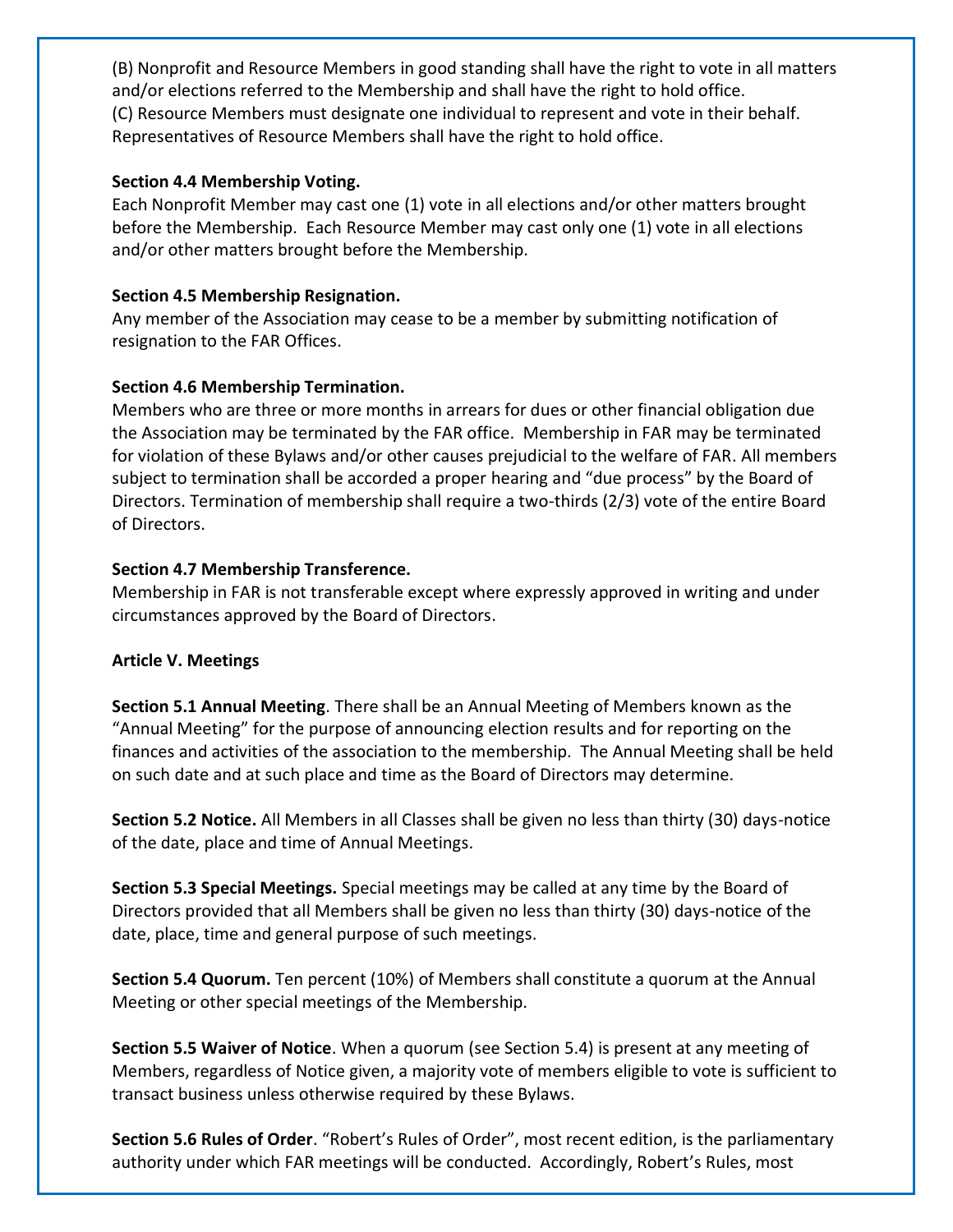recent edition, shall govern meeting procedures where (i) these Bylaws and/or (ii) FAR Policy is silent.

# **Article VI. Board of Directors**

**Section 6.1 Board of Directors.** FAR shall be governed by a Board of Directors consisting of up to sixteen (16) voting Officers and Directors. It is the expressed intent of the organization to have a majority of Board members from the Nonprofit membership section; however the precise composition of the number of Nonprofit and Resource members shall be determined annually by the Board of Directors. The Executive Director of FAR shall serve as an ex officio member of the Board of Directors without vote. The Board of Directors collectively, shall have authority and responsibility to govern FAR, its assets and its policies. The Board of Directors shall actively prosecute the Purposes of FAR (See Article II) in accordance with these Bylaws and shall adopt such additional rules and policies as it may deem appropriate.

**Section 6.2 Director(s) Elections and Terms**. Except as provided in Article VII, Section 7.2, all directors may serve two consecutive two-year terms. Should a Director's employment status change during their term, they will continue to serve under their elected designation until the next election of Board members.

**Section 6.3 Directors Meetings.** The Board of Directors shall meet as required, normally four (4) times during the fiscal year. Additional meetings may be called by the Chairman or a majority of the Board of Directors. A written record of the actions and proceedings in the form of minutes shall be taken at all such meetings.

**Section 6.4 Directors Quorum**. A majority of all Directors and Officers shall constitute a quorum for transacting all Business of the Board of Directors unless otherwise required by these Bylaws.

**Section 6.5 Director Voting**. Any action requiring a vote of the Board of Directors may also be taken using mail, telephonic or electronic means if such votes are subsequently confirmed *and the manner in which taken authorized* by approving the minutes/record of such action at the next face to face meeting of the Board of Directors.

**Section 6.6 Compensation**. Directors of FAR shall not receive compensation as Directors. However, the Board of Directors may authorize reimbursement of expenses resulting from Directors, Officers and/or other Agents service to FAR.

**Section 6.7 Resignation and Removal**. Directors may resign at any time by providing written notice to the Board of Directors.

**Section 6.8 Directors Vacancies**. Except for the position of Chairman, all vacancies on the Board of Directors, including Officers, may be filled for the remaining unexpired term by a majority vote of the Board of Directors. Directors and Officers selected by the Board of Directors to complete unexpired terms shall be eligible to be selected to any office without limitation resulting from having served an unexpired term. A vacancy in the position of Chairman shall be filled by the Vice Chairman, who shall serve for the remainder of the prior Chairman's term, plus one (1) additional year.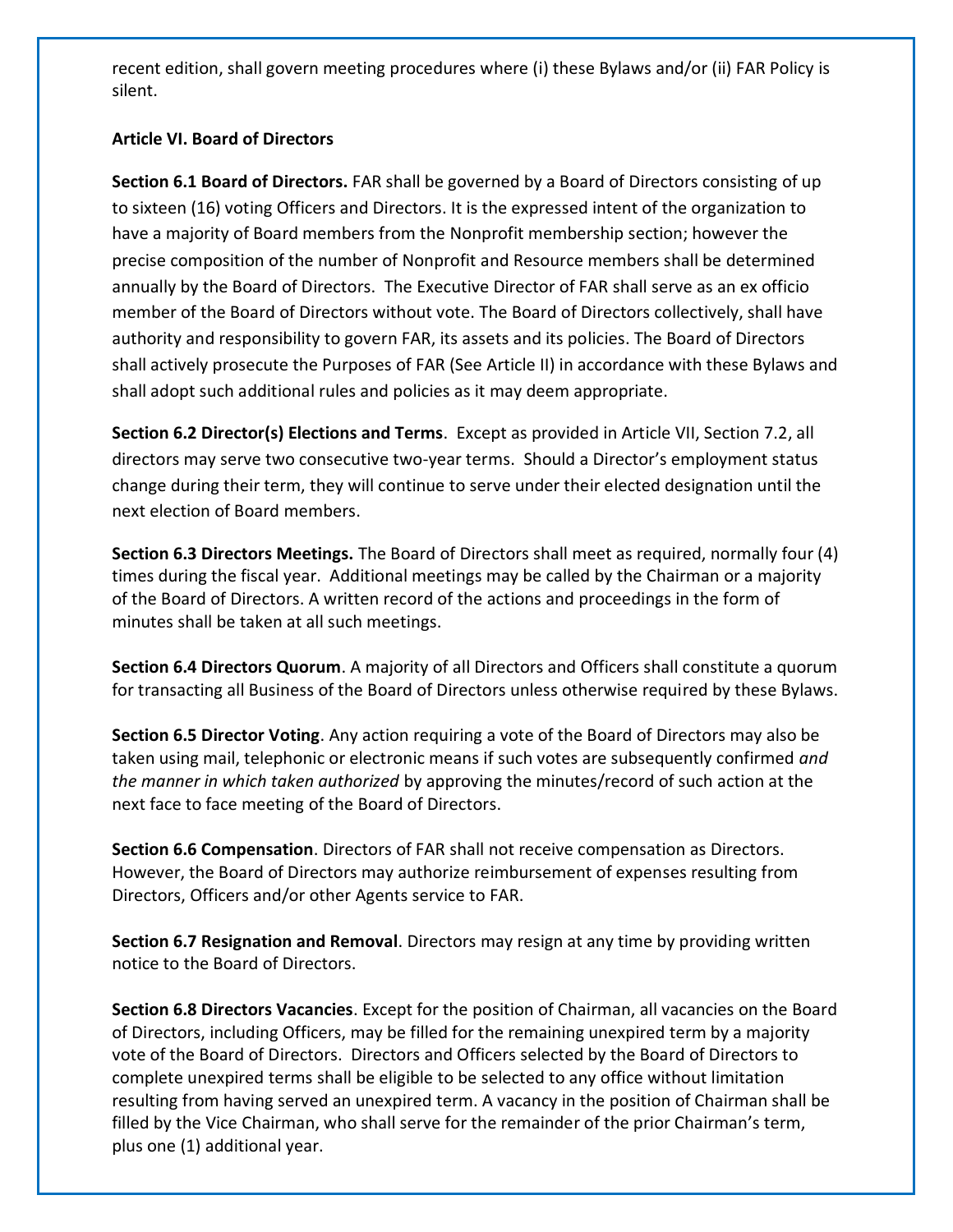#### **Article VII. Officers**

**Section 7.1 Officers** of FAR shall be: a Chairman, a Vice Chairman, a Secretary, a Treasurer, the Immediate Past Chairman, and Executive Director who shall serve in an ex-officio capacity

**Section 7.2 Officers Terms**. The Vice Chairman, Secretary, and Treasurer shall be elected annually to one (1) year terms by and from among Directors having at least one (1) year remaining in their terms as Directors. The Vice Chairman, at the conclusion of his or her term, shall automatically ascend to the position of Chairman and shall serve in that position for one (1) year. At the conclusion of the Chairman's term, the Chairman shall become the Immediate Past Chairman and continue as an Officer and member of the Board of Directors for one (1) additional year.

**Section 7.3 Officers Election**. All Directors with at least one (1) year remaining within their terms as Directors shall be eligible for election as Vice Chairman, Secretary, or Treasurer.

# **Section 7.4 Officers Duties.**

(A) Chairman. The Chairman shall be the senior elected officer of FAR and shall preside (chair) at all meetings of the Membership and Board of Directors. The Chairman may create with the approval of the Board of Directors, all Special Committees and related task groups and may appoint the members, including the Chairs, of such Committees and groups. The Chairman shall also perform such additional duties as the Board of Directors may assign to this office. (B) Vice Chairman. The Vice Chairman shall diligently prepare for the responsibilities of Chairman. Preparation shall include optimizing skills necessary to be an effective Chairman; observation and selection of Members most able to serve in appointed positions; study of FAR assets, including staff, and familiarization with FAR's strategic plan and ongoing programs and activities. In the absence of the Chairman, the Vice Chairman shall perform the duties of the Chairman. The Vice Chairman shall also perform such additional duties as the Board of Directors may assign to this office.

(C) Immediate Past Chairman. The Immediate Past Chairman shall actively communicate with all past Chairmen for the purpose of maintaining the continuing interest and support of past Chairmen and for advising the current Chairman and Board of Directors of advice, opinions or experience offered by past leaders of FAR. The Immediate Past Chairman shall serve as Chair of the Nominating Committee, and shall also perform such other duties as the Board of Directors may assign to this office.

(D) Secretary. The Secretary shall be responsible for FAR's conformance with notices, reports and record keeping requirements specified in applicable laws, FAR's Articles of Incorporation, these Bylaws and Policies adopted by the Board of Directors. The Secretary shall also be responsible for creating and filing an Annual Report to the Members and if required, to the authorities in the State/District in which FAR is incorporated.

(E) Treasurer. The Treasurer shall be responsible for preparing an annual budget for review and approval by the Board of Directors, providing financial reports in accordance with Section 10.5 Financial Records, and for ensuring that the receipt, disbursement, and investment of all funds of the Association are handled in accordance with the Association's investment policies. The Treasurer shall perform such other duties as may be assigned by the Board of Directors.

(F) Executive Director. The Executive Director shall be responsible for activities as assigned by the Board of Directors.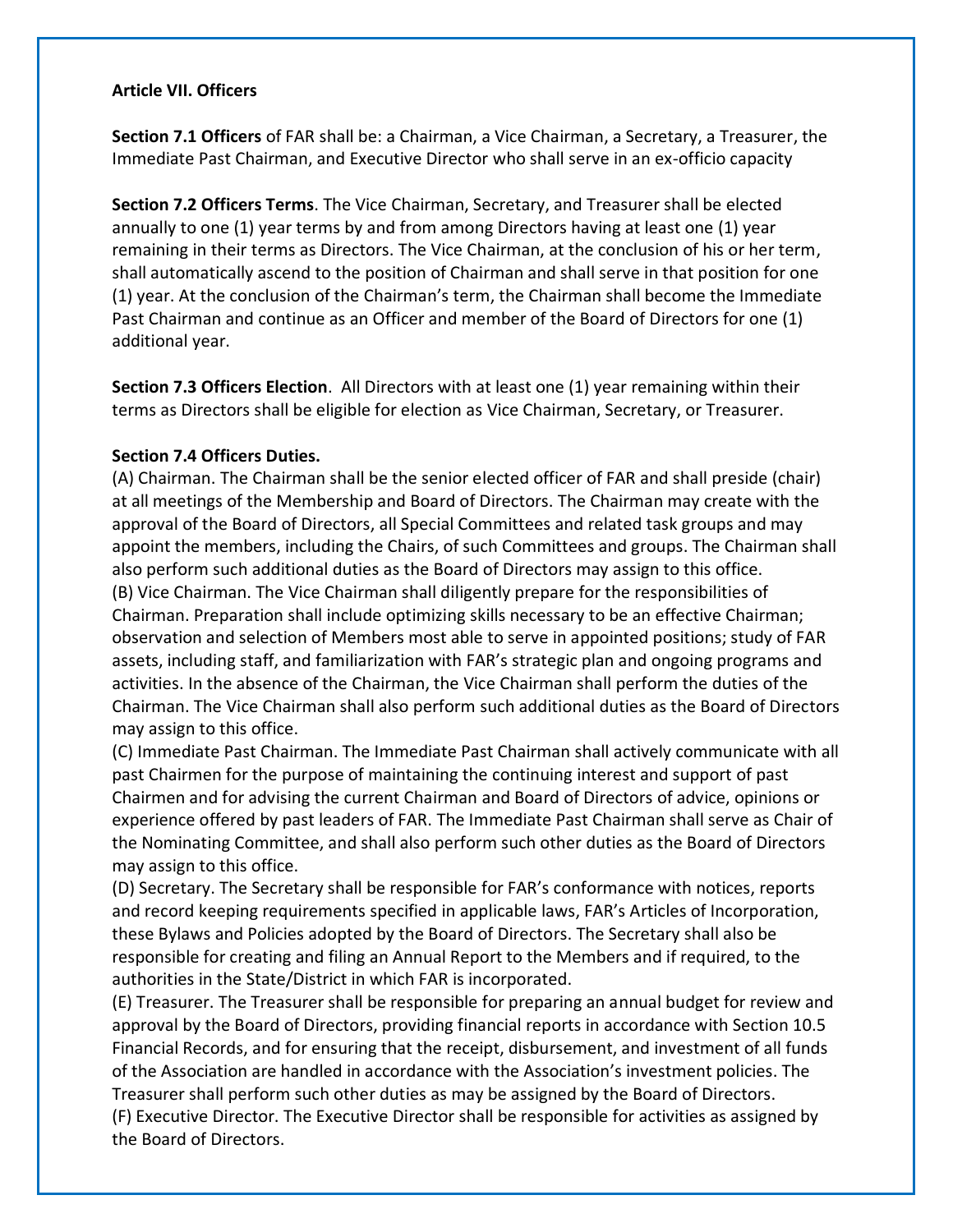**Section 7.5 Officer Compensation.** The Officers of FAR shall not be compensated as "Officers" but may, if authorized by the Board of Directors, be reimbursed for expenses resulting directly for service to FAR.

**Section 7.6 Officer Resignation and Removal**. Officers may resign at any time by providing written notice to FAR's Board of Directors. Officers may be removed from office at any time by the Board of Directors with or without cause provided that at least two-thirds (2/3) of all Officers and Directors shall approve a properly made motion to remove the Officer in question.

# **Article VIII. Contracts and Employees**

The Board of Directors may employ and/or contract individuals and/or entities and may assign to such individuals and entities, such responsibilities, titles and authority, as it may consider appropriate. In the event the Board of Directors authorizes the employment and/or contracting of an individual or entity, the Board shall create or cause to be created, a written agreement specifying the responsibilities, titles, authority and compensation of such individuals and/or entities. The duration of such agreements and amendments to such agreements shall also be approved by the Board of Directors.

## **Article IX. Committees**

# **Section 9.1 There shall be the following Standing Committees**:

(A) **Executive Committee**. The Executive Committee shall consist of the Officers of FAR and any chief staff executive who shall serve ex-officio and without vote. The Executive Committee may exercise the authority of the Board of Directors between Board meetings provided that the Board of Directors approves the actions and minutes of the Executive Committee at its next meeting. Failure of the Board to approve Executive Committee action and/or meeting minutes renders Executive Committee action null and void. A majority of the entire Executive Committee shall constitute a quorum. Meetings of the Executive Committee may be called by the Chairman.

(B) **Nominating and Leadership Development Committee**. The Immediate Past Chairman shall be the chair of the Nominating and Leadership Development Committee. The Nominating and Leadership Development Committee shall publish criteria for selection of candidates for Directors and a Call for Nominations. The Nominating and Leadership Development Committee shall seek to produce a slate of candidates that is reflective of the organizational diversity of the FAR membership and the nonprofit community. Also, the Nominating and Leadership Development Committee shall seek opportunities to enhance the knowledge, skills and abilities of the current Board leadership.

**Section 9.2 Special Committees.** Special Committees may be created by the Board of Directors or the Chairman of the Board with the approval of the Board of Directors. Special Committees shall be provided written charges by the Board of Directors or Chairman which creates them and Special Committees shall have no fewer than three (3) members. Special Committees exist for the time specified in their charge, the term of office of the appointing authority or for twelve (12) months, whichever comes first.

**Section 9.3 Committee Appointments.** The Chairman of the Board of Directors shall select and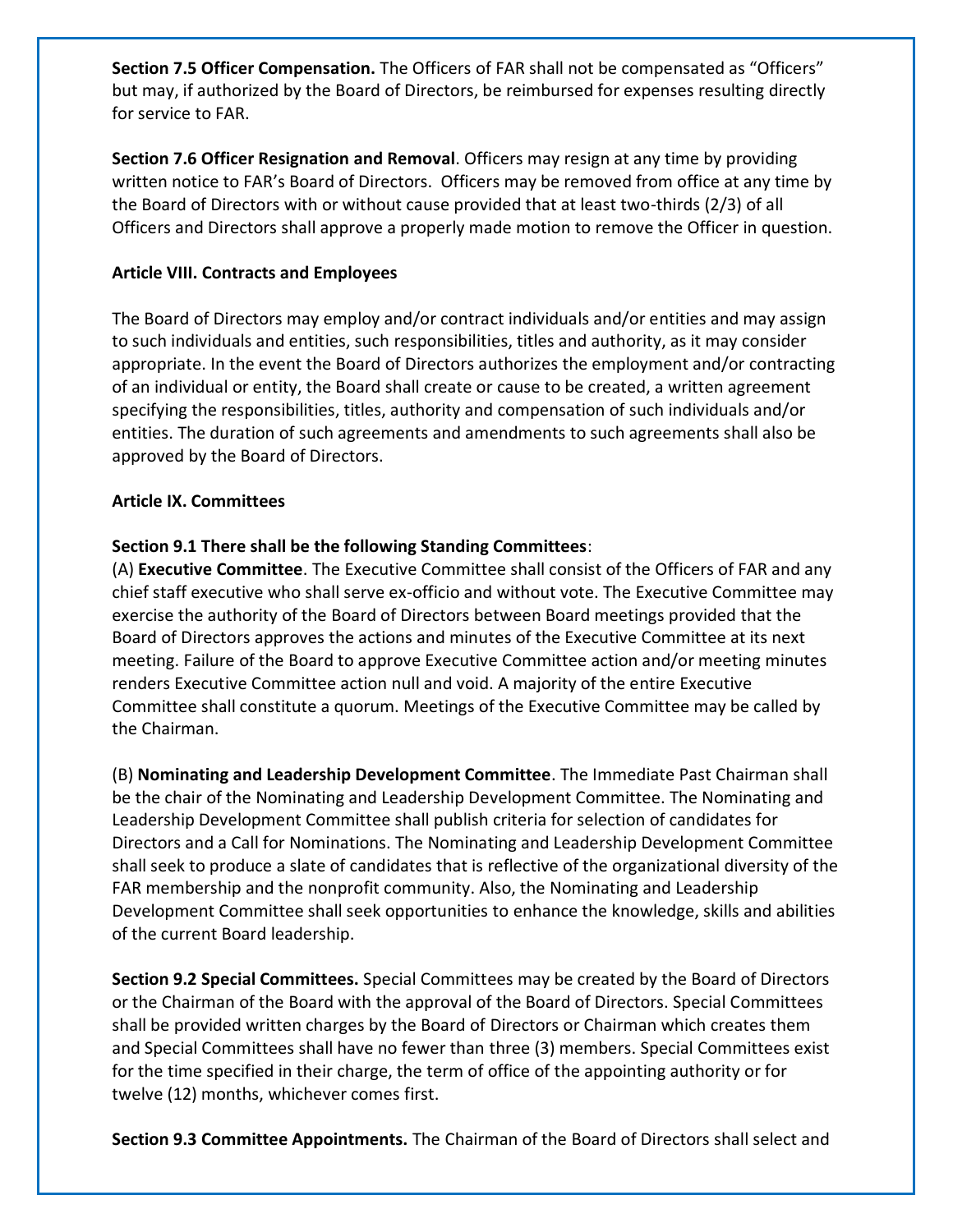may replace members and the Chairman of all Committees with the approval of the Board of Directors unless otherwise specified in these Bylaws.

**Section 9.4 Rules and Procedures**. All Committees must conform to Laws governing FAR, these Bylaws, Policies of the Board of Directors, including budgets, minutes, calendars, etc. and the specific charges given the Committees in these Bylaws (Standing) or by the Board of Directors.

#### **Article X. Finance**

**Section 10.1 Fiscal Year**. The fiscal year of FAR shall begin on the first day of September and end on the thirty-first day of August, each year.

**Section 10.2 Depositories**. The Board of Directors shall ensure that all depositories are held in accordance with the Association's Investment Policy.

**Section 10.3 Contracts**. The Board of Directors shall authorize any and all "agents" of FAR qualified to negotiate and/or execute (sign) contracts on behalf of FAR. "Contracts" shall include drafts, checks and all other payments from FAR assets and/or accounts.

**Section 10.4 Insurance and Bonds**. FAR shall acquire and maintain appropriate and adequate insurances and bonds to protect the assets of FAR. Persons having access to FAR assets and/or signatory authority shall be appropriately bonded.

**Section 10.5 Financial Records**. Financial reports including a general ledger and balance sheet shall be distributed to the Board of Directors no less frequently than quarterly. A year-end (fiscal year) financial report shall be distributed to the Board of Directors and available to all Members, no later than ninety (90) days following the close of the fiscal year, each year. Each year an appropriate audit shall be distributed to the Board of Directors no later than seven months following the close of the fiscal year. Annual Reports required by applicable State or District law, Tax Reports required by Federal Tax Law (IRS Form 990) and all other records and reports required by law will be filed in a timely manner.

**Section 10.6 Indemnification of Officers, Directors and Agents**. FAR shall indemnify all Officers, Directors and other individuals authorized to act for FAR to the extent permitted by applicable laws and the Board of Directors.

#### **Article XI. Official Communications**

No individual or entity is authorized to use the name or logo of FAR in any manner which suggests or may imply the endorsement of FAR. Members in good standing may request the use of the FAR logo for their business purposes from the Executive Director with the understanding that the logo may only be used in a professional business manner and never used independent of the term "Member". No individual or entity is authorized to speak or act on behalf of FAR without prior written authorization of the Board of Directors unless otherwise specified in these Bylaws.

## **Article XII. Amendments**